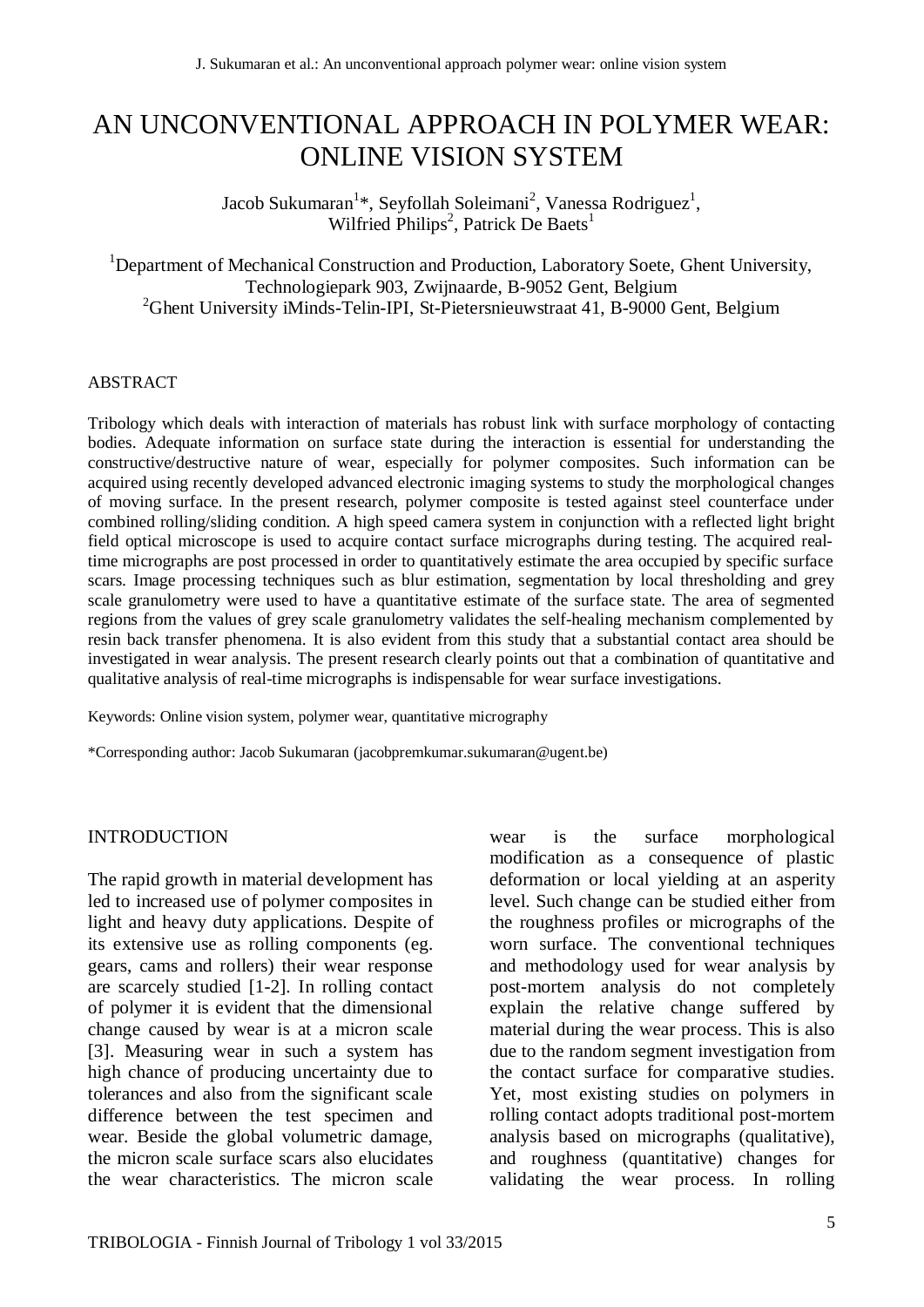contacts, the relative change or even the evolution of damage can be precisely monitored using interferometry [4]. However this may be time consuming in case of 3D measurement or inadequate information with the 2D data.

The current research attempts to study the wear process from the real-time micrographs of the moving contact surface of polymer composite. The two dimensional (spatial) information from the acquired micrographs were studied for its changes as a function of time. Also the evolution of these surfaces were studied both qualitatively and quantitatively. Image processing techniques were used to understand the effectiveness of these surface scars in altering the global surface morphological characteristic.

# METHODOLOGY AND MATERIALS

The current research uses the newly developed online vision system (OVS) for acquiring the real-time micrographs of polymer composite. The OVS is a combination of a high speed camera in conjunction with a reflected light bright field optical microscope. More details about the test rig and its capabilities are mentioned elsewhere [5]. A digital image of the online vision system is given in Fig.1.



*Figure 1. Online vision system incorporated in the modified twin disc test rig.*

In regards to the material, commercially available polymer composite (Orkot, Trelleborg, Belgium) is tested against steel counterface (non alloy structural steel S355J2 according to the standards EN10025-2:2004). The used composite is a woven fabric impregnated with polyester resin. This material was chosen for its microstructural details which reveals individual phases. A photomacrograph of the unworn polymer composite is given in Fig. 2, where the fibers and the resin are clearly visible as bright and dark phase respectively. It is also observed that the axis of the fiber bundles were oriented along the rolling direction.



*Figure 2. Photomacrograph of the initial contact surface of polymer composite.*

To experimentally simulate the rolling/sliding contact a twin-disc model was used. This disc on disc configuration with Hertzian line contact was established between the composite and steel surface using the modified Forschungsstelle für Zahnräder und Getriebebau (FZG) tester (see Fig.1). The partial sliding accelerates the wear and induces additional mechanism (abrasion). Having both discs running at same rotational speed, the partial sliding is established by varying the diameter between polymer  $(d_1)$ and steel  $(d_2)$  discs. The slip ratio referring to partial sliding is calculated from the below function.

*Slip ratio* [%] = 
$$
2 \frac{(v1 - v2)}{(v1 + v2)}
$$
 \* 100 (Eq 1)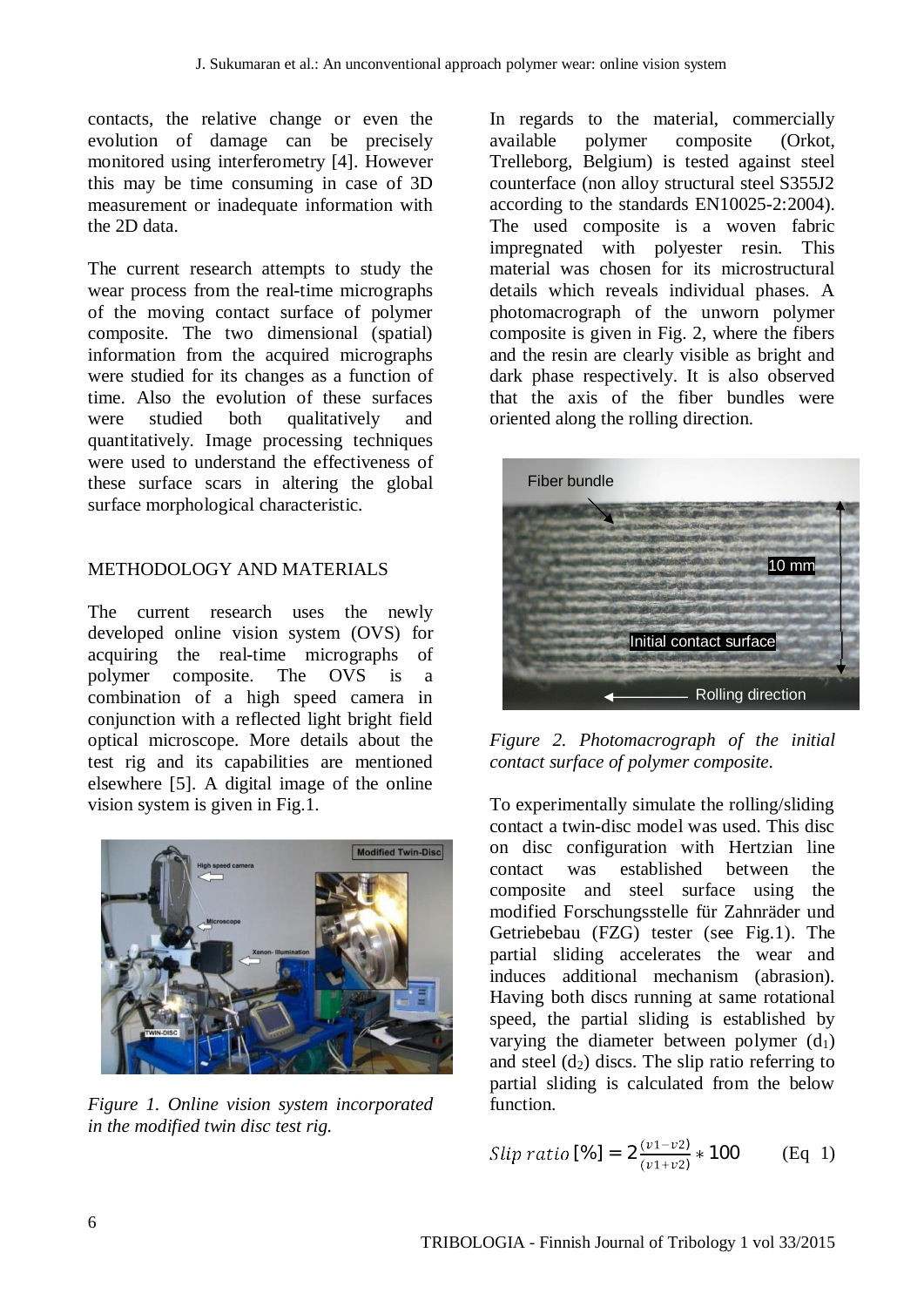Where,  $v_1$  and  $v_2$  are the surface velocities from the discs  $d_1$  and  $d_2$ . The tests were performed at 200 rpm with 19% slip ratio and a normal force of 257 N.

Sequential imaging of the contact surface were made to study the wear process of polymer composite. Real-time images of contact surfaces are acquired at a specific interval of time (every two hours). The calculation for frame rate, exposure time and illumination strategy is given elsewhere [5]. The micrographs are post processed for understanding the quantitative estimate of surface modification. Techniques such as blur estimation, segmentation by local thresholding and grey-scale granulometry were used for post-processing.

### RESULT AND DISCUSSION

In any tribological study it is essential to validate the wear process by quantitative means. Thus, change in diameter of the composite specimen was monitored online using a linear variable differential transformer (LVDT). Fig. 3 shows the online data (average of 1000 points sampled at 1 kHz) of the diameter change as a function of time and the dots represents the time of image acquisition.



*Figure 3. Diameter change as a function of time.*

In the first four hours of testing the diameter of the composite increases gradually. However, after hour 04 there is a sharp decrease in the diameter further to which the diameter of the specimen does not change significantly. An overall change in diameter of 5 µm is observed from contact point measurement using LVDT. Such small change is not sufficient to indicate the diametric change for wear characterization. Apart from the LVDT, the dimensional changes at micron scale was investigated using the 3D stylus profilometry. Fig. 4 shows the roughness profile of unworn and worn composite surface. It is evident from the 3D profile that cavities as a part of surface texture are present even in the initial contact surface. In the conventional approach (postmortem analysis) this can be considered as a reference for wear analysis. On comparing topography of cavities between unworn and the worn surface, there is a reduction in the depth profile of these cavities from worn surface which can be assumed as the height loss caused by wear. The groove marks running parallel to the rolling direction can be attributed to abrasion as a consequence of partial sliding. This also complements the hypothesis of "reduction in depth profile of the cavities" by means of material removal. The roughness parameters of unworn and worn specimen also show significant difference in pointing out reduction in the depth of the valley and smoothening of surface (See Fig. 4). However, having significantly large area of contact, it is impractical to generate reference topographic measurement at the same location to monitor the relative change.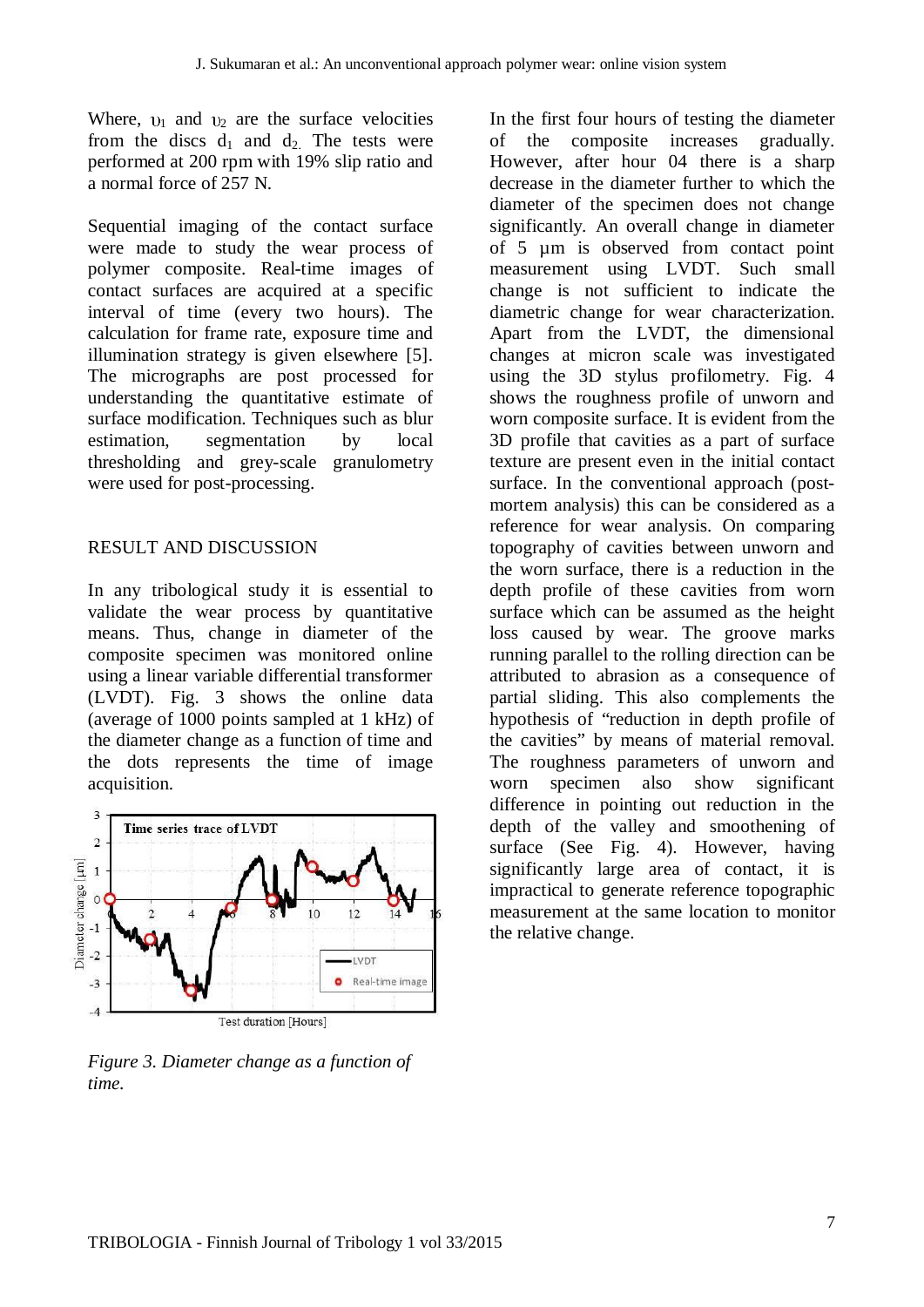

*Figure 4. 3D topography of contact surface using stylus profilometer (Somicronic® EMS Surfascan 3D) with cut-off (0.8 µm) and trance length of 5.6mm*.

## Qualitative micrography of high speed online images

The high speed online micrographs covering the complete circumference of the contact surface were acquired. The real-time images within a single cycle is stitched and compared with images from different cycles to understand the wear process. The images are acquired at a specific frame rate (3000 fps) with an overlap (50%) between consecutive images. The overlap stands as a reference to identify the same sectors (location) between two frames for enabling the stitching procedure. Fig. 5 shows the real-time micrograph of composite contact surface acquired during the initial period of testing (at 2 hours). Image registration is done to match the overlap between subsequent images and also to compare the surface modification between two different cycles. Fig. 5 shows

image of 10 frames stitched together which is approximately more than 2250 µm field of view for a resolution of 1.16 µm/pixel.



*Figure 5. Stitched image after 2 hours of testing.*

Wear patterns such as surface crack and craters are observed from the high-speed micrograph. Both phases (resin and fiber) are differentiated from the grey scale intensity, where fiber bundle appears brighter and resin appear as a dark phase (see Fig 5).

An important phenomenon as understood from the morphological evolution is the repairing (patching) of cracks. Fig. 6 shows crack located at the root of the craters (pointed out with white circle) at hour zero which tends to partially close at the end of testing. Cracks which are critical factor for damage evolution are being repaired by means of back transfer of resin. Craters as a dark phase seen in the micrograph of initial contact surface (hour 00) is also observed in the 3D topography of the unworn specimen (see Fig. 4). From the sequential images (see Fig. 6) it is evident that these craters disappear and reappear as a function of time. Craters present in hour 00 (indicated by arrow) disappear in the image acquired at the beginning of hour 04 to 06, but reappear later at hour 08. Likewise, it is clear that the dark region within the square at hour 00 becomes partially bright in the subsequent images (see Fig. 6). With a relatively large surface for investigation, a reference segment is compared from subsequent cycles. From the image analysis based on reference segment it is evident that the initial contact surface is still partially visible which indicates that wear is merely at an asperity level. Thus, the disappearance of cavities can be attributed to the readhesion of polymer to the initial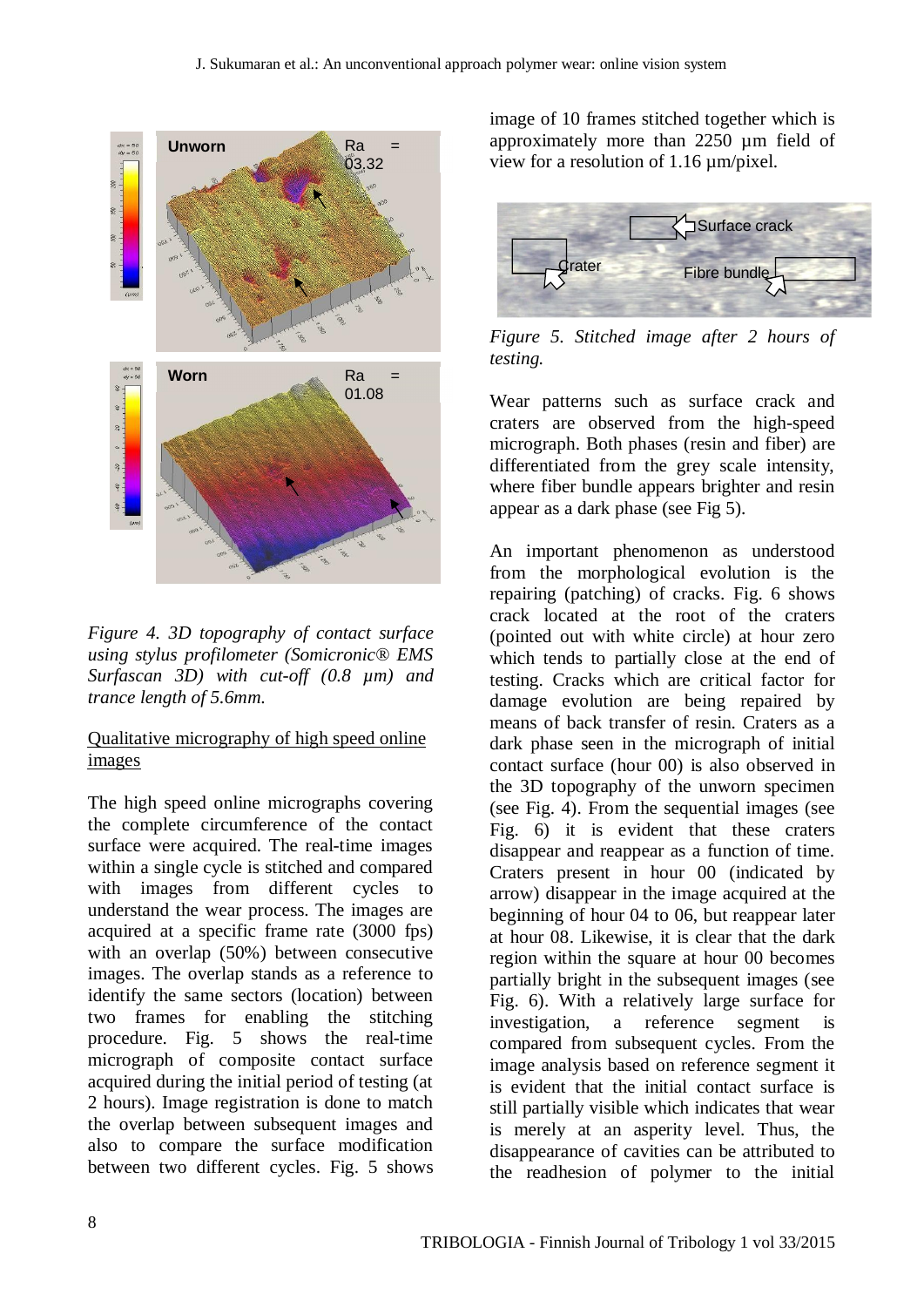contact surface from the transfer film and loose debris. Similar phenomenon was also earlier reported in the literature but without online evidences on the chain of events [6]. In our case, real-time sequential imaging of contact surface validates the hypothesis of resin back transfer. This also indicates the dynamic nature of transfer film adherence on the counterface. The question of transfer layer playing a positive role in polymer tribology is partially answered. However, these visual observations are still subjective. Thus to precisely validate, a quantitative estimate was made from the real-time micrographs.



*Figure 6. Online images acquired at 200 rpm (1 m/s).*

## Quantitative micrography high speed online images

Despite the overall changes in surface morphology, the initial contact surface has not been completely transformed. This indicates that the diametric change might be a consequence of plastic deformation or squeezing of fiber bundles accompanied with the material removal at local level due to partial sliding.

The diametric changes as seen in Fig. 3 should also cause a focus blur. This "focus blur" serves as a variable in validating the dimensional change of the specimen. The images from specific cycles (every two hours) were processed further to estimate its blur. On comparing the curves of estimated blur (Fig. 7) from the image gradient and diameter change, both follows a similar trend which agrees for the change in dimension. Out of fifteen different blur estimation methods used only three (gradient, variance and Reimannian tensor) have good correlation with the online signals from LVDT [7]. However, it is noteworthy that the surface morphology has also changed in the course of testing which might be reflected as noise in the estimated blur.



*Figure 7. Online wear trend from the estimated blur and displacement measurements.*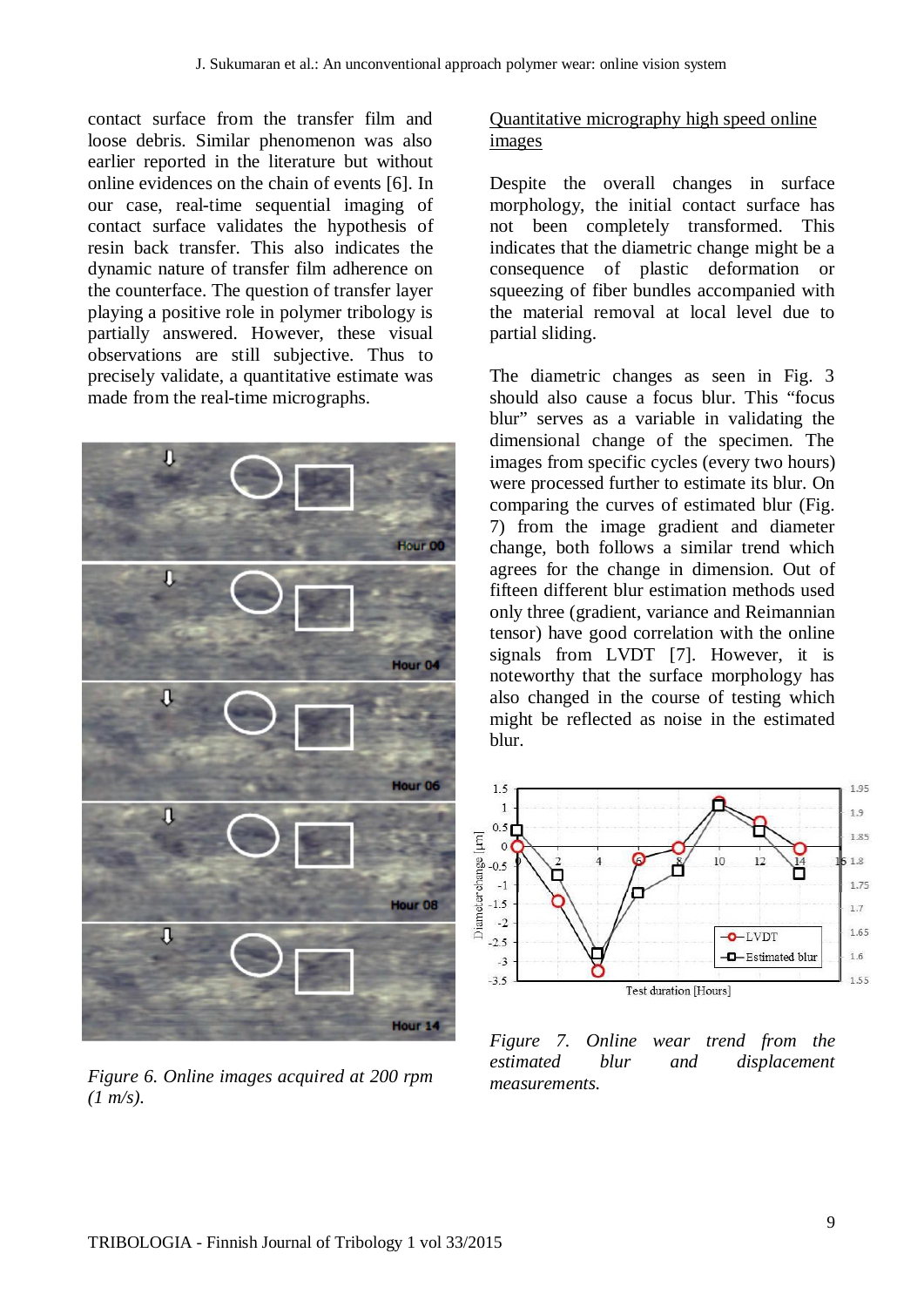A more suitable comparison for the surface modification is quantitatively estimating the surface change from the texture itself. The morphological modification in case of image is merely a change detection based on pixel values. The change detection are regularly used at a tectonic scale for monitoring the landscape changes from aerial images [8]. We have adopted a similar approach at a micron scale. In the first place segmentation by local thresholding was applied to the images and subsequently the images are complemented for segregating the craters and cracks. The raw image from real-time micrographs shows difference between initial contact surface and the image acquired after 14 hours of testing (Fig. 8a and b). The results of binarised images from segmentation by local thresholding presented in Fig. 8c and d reflects the changes observed in binary image. A mathematical morphology technique with the operation of granulometry by binary opening is used to analyze the size distribution of surface scars. The change in size of the cavities and crack was estimated by filtering the surface scars by using structuring elements (SE). A square shaped SE is used for filtering the cavities. Though surface modification are revealed by the segmentation using local thresholding, it does not precisely represent the change in quantitative area of the texture. This is because the binary image does not clearly define the edges and the boundaries of the cavities. Having understood that the binary granulometry is inaccurate, another technique called grey-scale granulometry by closing was used. The closing operation has specific geometric interpretations, where the volume occupied within the surface scars can be estimated mathematically using SE from the intensity profiles of grey-scale values. A one dimensional representation is given by Gonzalez for easy understanding [9]. Among the three image processing methods, the greyscale granulometry which is effective in representing the surface change is discussed in detail.



*Figure 8. Polymer contact surface of initial surface and after 14 hours testing (a and b) grey scale image from of the contact surface (c and d) binary image after local thresholding (e and f) grey-scale granulometry.*

In order to validate the representativeness of the different surface scars on the overall image the stitched regions were divided into several segments. The whole image of 1870 pixels full field of view (FOV) is divided into six regions. The schematics in Fig. 9 shows the sectors and its sizes in pixels. The size of the used SE side for crater evaluation is limited to 250 pixels starting from 50 pixels in steps of 25 pixel. The maximum limit is approximated from the size of the regions. It is assumed that the significant changes from surface scars are to be reflected in the greyscale values resulted from granulometry by closing. The difference between these greyscale values of sequential images for various SE sizes in six segments are shown in Fig. 10. It is evident from Fig. 10 that the smaller SE 50 and 75 pixels does not show significant difference between the regions. The substantial differences between the regions are seen for SE with element side 125 and 175 pixels. This corresponds to the sizes of the surface scars marked with arrow and circle in Fig. 6.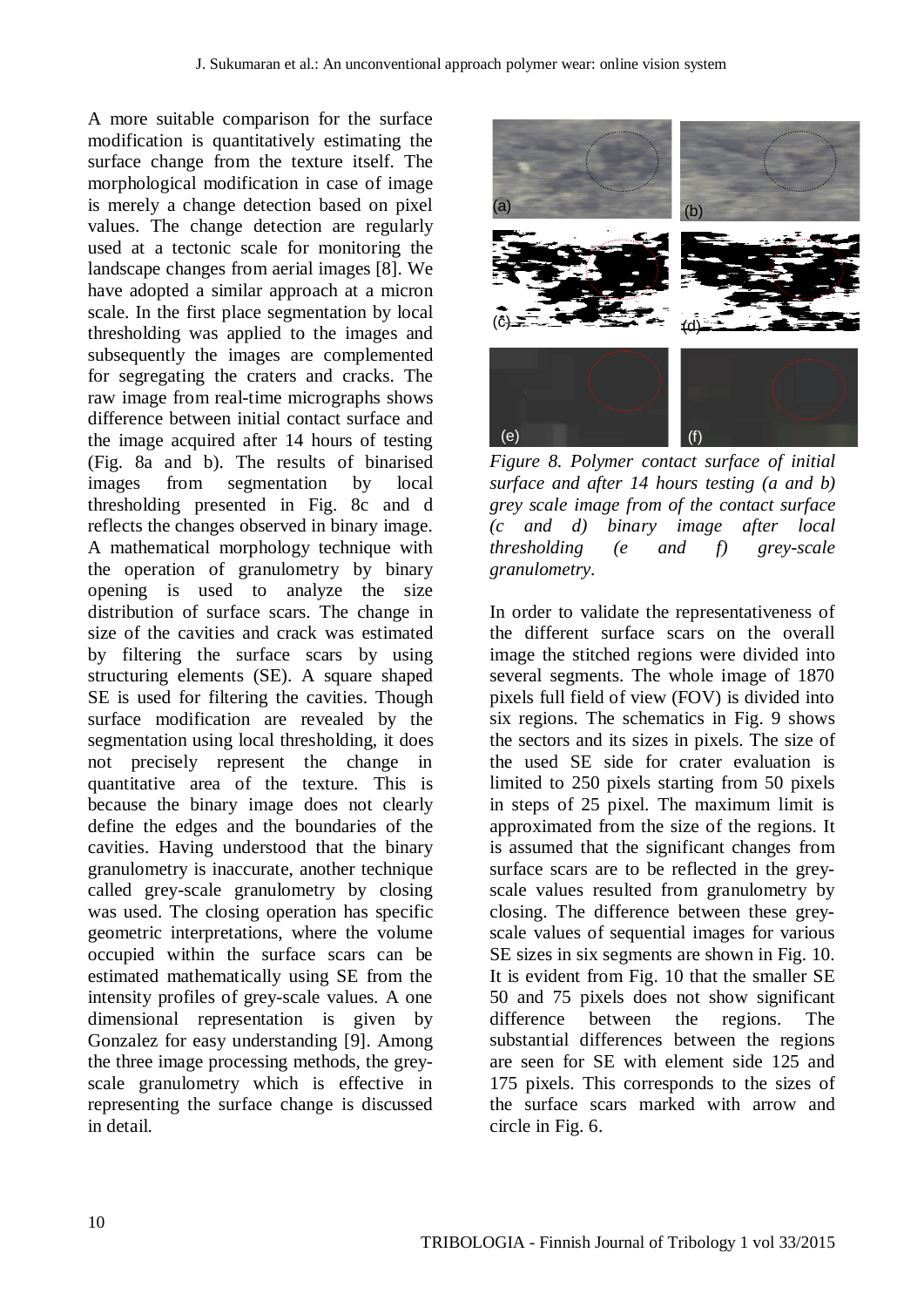It is evident that even in the absence of substantial wear (in terms of material removal reflecting on the diametric change) in rolling contact condition, a considerable difference in surface morphology can be observed within a specific area and between the cycles. Nevertheless, most researches considers surface morphologies from post-mortem analysis of a narrow region to describe the wear process. Furthermore, the wear scar interpretation are based on few randomly selected contact points for which the wear mechanisms are generalized for the whole contact surface. Comparison of the FULL FOV with LHS FOV, crack and cavity 1, a substantial difference between the segments were observed for the trend on change in surface scars. However, the current research trend is to compare high resolution images with FOV less than one fifth of the LHS FOV. The results from quantitative analysis through grey-scale granulometry clearly indicates the local behaviour of wear scars. Thus, serious attention has to be brought to the conventional practice of generalizing the surface scars effects based on few local points or regions in studying the global wear characteristic of the material.



*Figure 9. Schematics of the segmented regions.*

It is evident that even with an overlap of 50% FOV, while comparing the FULL FOV with the LHS FOV there is a significant change in surface morphology from the grey-scale value of scars (see Fig. 11). Thus, it is suggested from the current research to have a significant area for investigation but at micrometer resolution. To have a significant area for

investigation, manual image acquisition using the conventional techniques is rather tedious. The qualitative explanation given in the previous section for Fig. 6 on the reappearance of cavity 2 at hour 08 and the repairing of the crack is validated by the values from grey-scale granulometry (see Fig. 12). It is evident from the above research that an *in-situ* imaging technique is more appropriate which can have a reference for comparative studies. Moreover, while focusing on specific mechanism such as craters or cracks a size distribution can be made for wear analysis.



*Figure 10. Range of grey-scale values from the sequential images for different size of structuring element size.*



*Figure 11. Trend on surface morphology using grey-scale values estimated using granulometry with 125 SE for the sequential images.*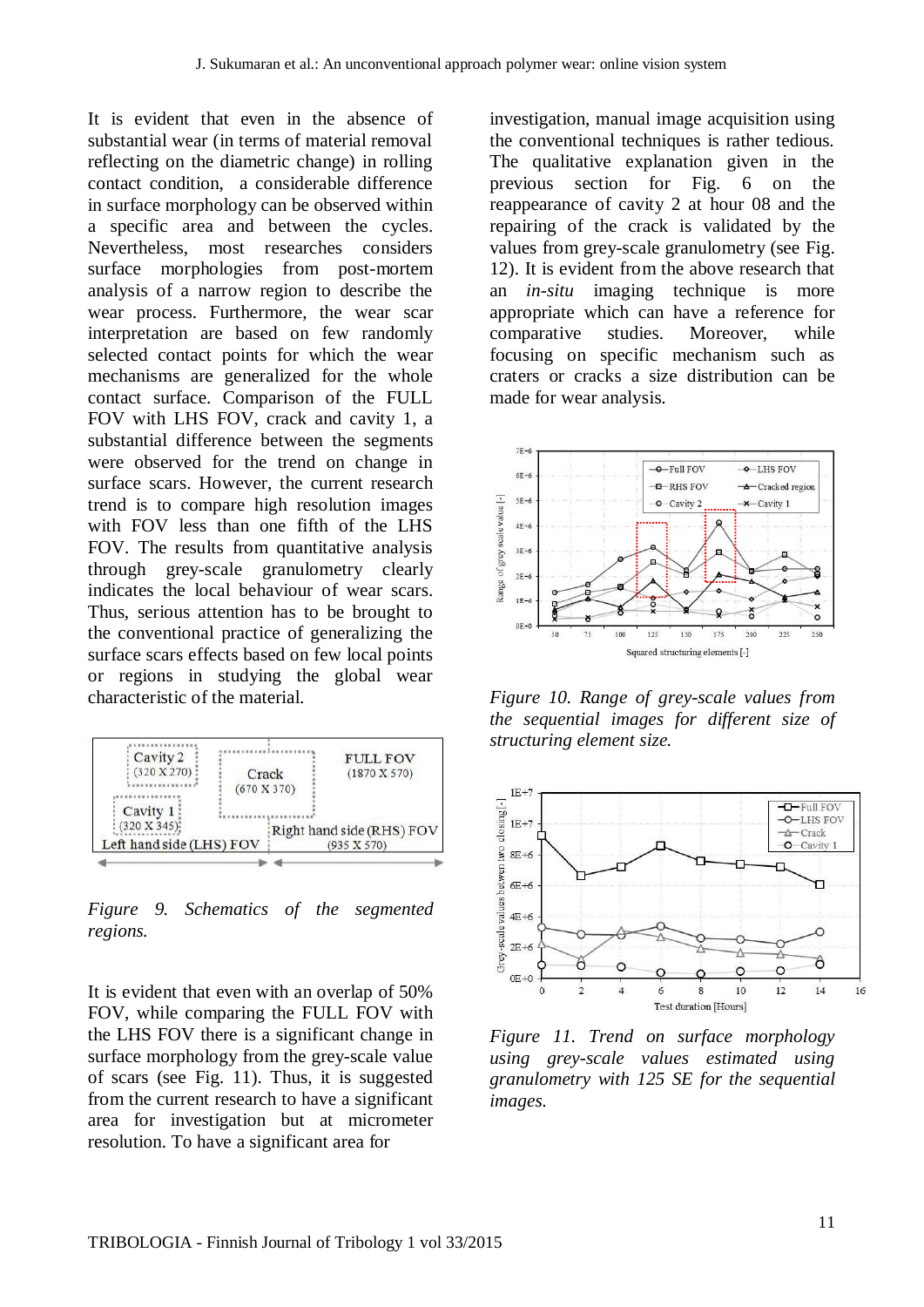

*Figure 12: Trend in surface morphology modification from grey scale granulometry for two segments using 125 SE.*

Apart from quantitative estimate of surface change, the intermediate wear mechanism of resin back-transfer from the steel counterface is validated using the approach followed in the present research. By combining the quantitative measurement from grey-scale intensity values with wear phenomenon, the material removal process is clearly understood. Here in our case even though polymer wear has detrimental effect, the dynamic behaviour of the transfer layer as understood from the online images repairs the cracks and fills the cavities to cover the surface defects. Thus, materials with properties owing to formation of transfer layer can be considered effective in a polymer-metal tribo pair. The current research strongly recommends the use of online vision system and grey-scale granulometry for understanding the wear process and damage mechanisms.

### **CONCLUSIONS**

The high speed real-time micrographs acquired using online vision system stands effective in identifying the intermediate mechanisms in the wear testing of composite under rolling/sliding condition. This approach is efficient in tracking the positive wear characteristics such as the self-healing effect of composite surface by resin back-transfer. The dynamic characteristic of the transfer

layer in complementing the resin-back transfer is understood from the refilling of cavities and closing of cracks in the intermediate sequences of the wear testing. Also among three different image processing techniques the grey-scale granulometry stands effective in representing the surface defects such as cavities and cracks. Though the quantitative micrography is effective in representing the surface scars, they are validated manually from the visual interpretation of micrographs. Thus as a future work using an intelligent system should be adopted for efficient and automated image analysis.

### REFERENCE

- 1. Avanzini, G. Donzella, A. Mazzù, and C. Petrogalli, Wear and rolling contact fatigue of PEEK and PEEK composites, Tribology International, vol. 57, 2013, 22- 30.
- 2. S. N. Kukureka, Y. K. Chen, C. J. Hooke, and P. Liao, The wear mechanisms of acetal in unlubricated rolling-sliding contact, Wear, vol. 185, 1995, 1-8.
- 3. H. Gordon and S. N. Kukureka, The wear and friction of polyamide 46 and polyamide 46/aramid-fibre composites in sliding/rolling contact, Wear, vol. 267, 2009, 669-678.
- 4. Y. C. Tasan, M. B. de Rooij, and D. J. Schipper, Measurement of wear on asperity level using image-processing techniques, Wear, vol. 258, 2005, 83-91.
- 5. J. Sukumaran, S. Soleimani, P. De Baets, V. Rodriguez, K. Douterloigne, W. Philips, et al., High-speed imaging for online micrographs of polymer composites in tribological investigation, Wear, vol. 296, 2012, 702-712.
- 6. H. Koike, K. Kida, E. C. Santos, J. Rozwadowska, Y. Kashima, and K. Kanemasu, Self-lubrication of PEEK polymer bearings in rolling contact fatigue under radial loads, Tribology International, vol. 49, 2012, 30-38.